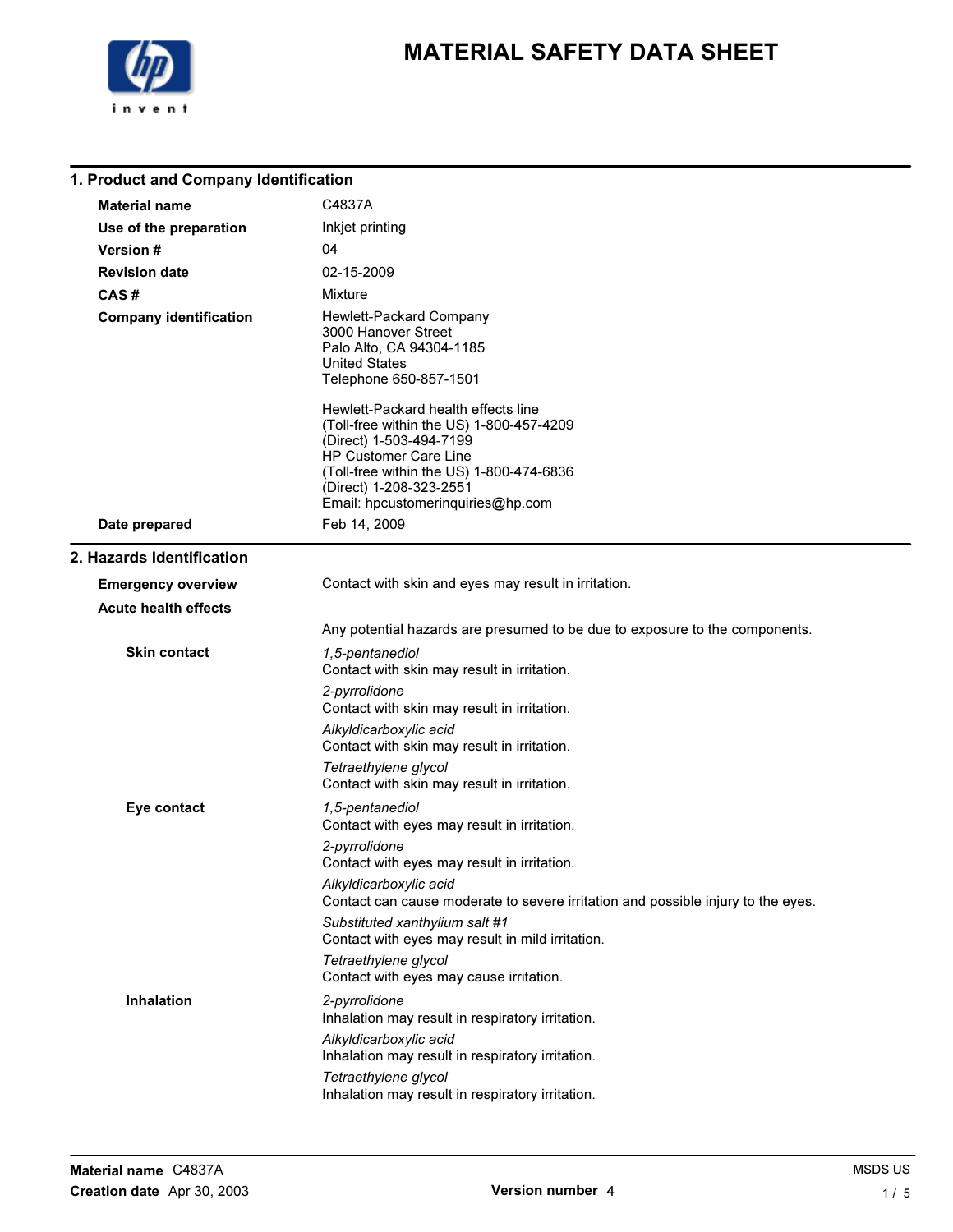

| Ingestion                       | 2-pyrrolidone<br>Ingestion may result in nausea, vomiting and diarrhea.                                                                         |
|---------------------------------|-------------------------------------------------------------------------------------------------------------------------------------------------|
|                                 | Alkyldicarboxylic acid<br>Ingestion can cause gastrointestinal irritation, nausea, vomiting and diarrhea.                                       |
| <b>Potential health effects</b> |                                                                                                                                                 |
| <b>Routes of exposure</b>       | Potential routes of overexposure to this product are skin and eye contact                                                                       |
|                                 | Inhalation of vapor and ingestion are not expected to be significant routes of exposure for this<br>product under normal use conditions.        |
|                                 | Complete toxicity data are not available for this specific formulation                                                                          |
| <b>Chronic health effects</b>   | None known.                                                                                                                                     |
| Carcinogenicity                 | None of the components present in this formulation at concentrations equal to or greater than<br>0.1% are listed by EU, MAK, IARC, NTP or OSHA. |

## 3. Composition / Information on Ingredients

| Component/substance            | <b>CAS number</b>                                                                                                                                                        | % by weight |
|--------------------------------|--------------------------------------------------------------------------------------------------------------------------------------------------------------------------|-------------|
| Water                          | 7732-18-5                                                                                                                                                                | ~180        |
| 1,5-pentanediol                | 111-29-5                                                                                                                                                                 | ~120        |
| 2-pyrrolidone                  | 616-45-5                                                                                                                                                                 | < 10        |
| Alkyldicarboxylic acid         | Proprietary                                                                                                                                                              | $~<$ 10     |
| Tetraethylene glycol           | 112-60-7                                                                                                                                                                 | < 10        |
| Substituted xanthylium salt #1 | Proprietary                                                                                                                                                              | < 2.5       |
| <b>Composition comments</b>    | This ink supply contains an aqueous ink formulation.<br>This product has been evaluated using criteria specified in 29 CFR 1910.1200 (Hazard<br>Communication Standard). |             |

| <b>First aid procedures</b> |                                                                                                                                                                                                    |
|-----------------------------|----------------------------------------------------------------------------------------------------------------------------------------------------------------------------------------------------|
| Eye contact                 | Do not rub eyes. Immediately flush with large amounts of clean, warm water (low pressure) for<br>at least 15 minutes or until particles are removed. If irritation persists get medical attention. |
| <b>Skin contact</b>         | Wash affected areas thoroughly with mild soap and water. Get medical attention if irritation<br>develops or persists.                                                                              |
| <b>Inhalation</b>           | Remove to fresh air. If symptoms persist, get medical attention.                                                                                                                                   |
| Ingestion                   | If ingestion of a large amount does occur, seek medical attention.                                                                                                                                 |

## 5. Fire Fighting Measures

| Flash point and method                  | > 200 °F (> 93.3 °C); Pensky-Martens Closed Cup |
|-----------------------------------------|-------------------------------------------------|
| <b>Hazardous combustion</b><br>products | Refer to section 10.                            |
| <b>Flammable properties</b>             | None known.                                     |
| <b>Extinguishing media</b>              |                                                 |
| Suitable extinguishing<br>media         | Dry chemical, CO2, water spray or regular foam. |
| Unsuitable extinguishing<br>media       | None known.                                     |
| Unusual fire and explosion<br>hazard    | None known.                                     |
| Special firefighting procedures         | None established.                               |
| 6. Accidental Release Measures          |                                                 |
| <b>Personal precautions</b>             | Wear appropriate personal protective equipment. |

| <b>Personal precautions</b>      | Wear appropriate personal protective equipment.                                            |
|----------------------------------|--------------------------------------------------------------------------------------------|
| <b>Environmental precautions</b> | Do not let product enter drains. Do not flush into surface water or sanitary sewer system. |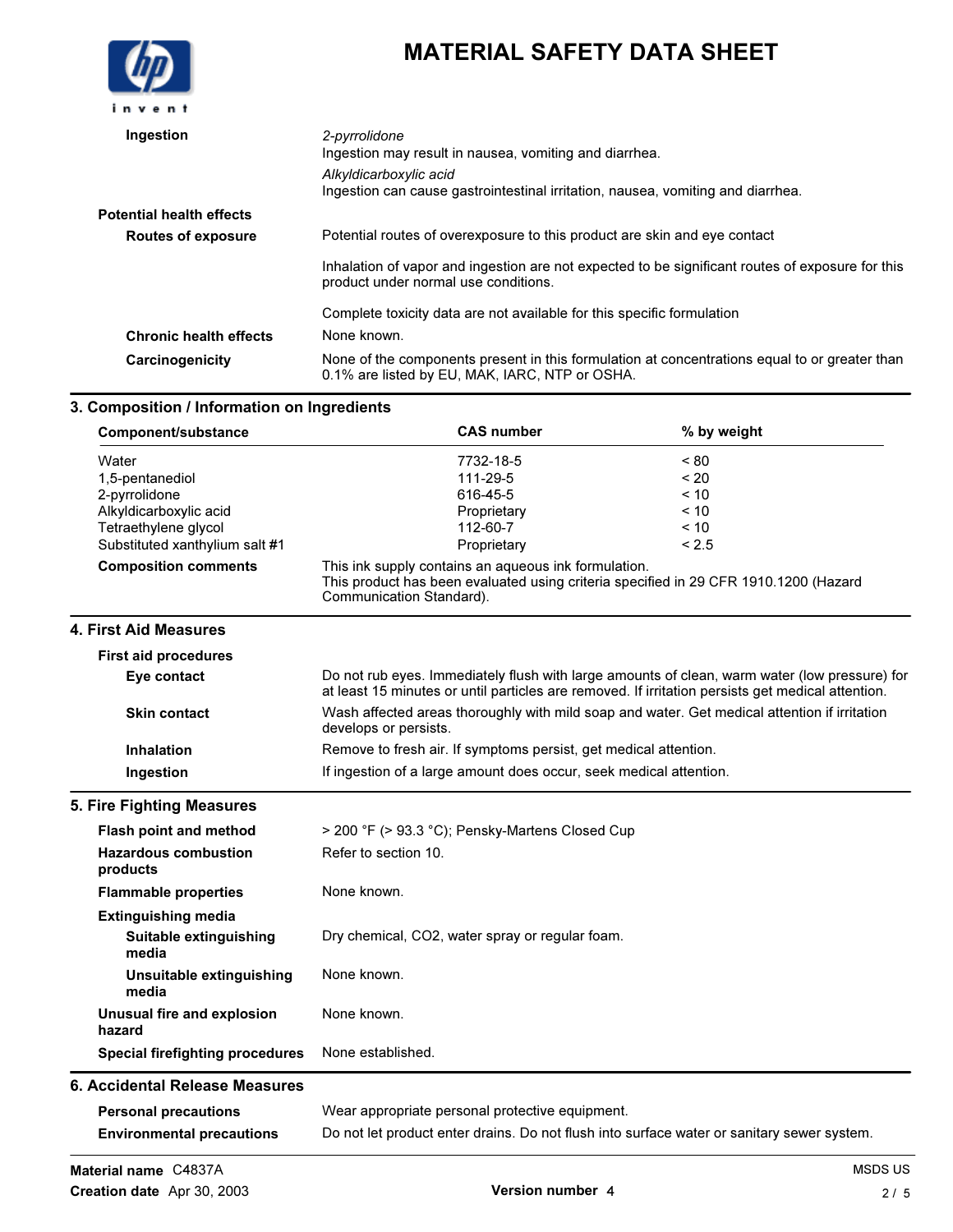| invent                         | <b>MATERIAL SAFETY DATA SHEET</b>                                                                                                                                                                                                        |
|--------------------------------|------------------------------------------------------------------------------------------------------------------------------------------------------------------------------------------------------------------------------------------|
| <b>Methods for containment</b> | Dike the spilled material, where this is possible. Absorb with inert absorbent such as dry clay,<br>sand or diatomaceous earth, commercial sorbents, or recover using pumps.                                                             |
| Methods for cleaning up        | Soak up with inert absorbent material.                                                                                                                                                                                                   |
| Other information              | Soak up with inert absorbent material. Slowly vacuum or sweep the material into a bag or<br>other sealed container. Dispose of in compliance with federal, state, and local regulations.<br>See also section 13 Disposal considerations. |
| 7. Handling and Storage        |                                                                                                                                                                                                                                          |
| <b>Handling</b>                | Avoid contact with skin, eyes and clothing.                                                                                                                                                                                              |
| <b>Storage</b>                 | Keep out of the reach of children. Keep away from excessive heat or cold.                                                                                                                                                                |

## 8. Exposure Controls / Personal Protection

| <b>Exposure quidelines</b>               | Exposure limits have not been established for this product.             |
|------------------------------------------|-------------------------------------------------------------------------|
| Personal protective equipment            |                                                                         |
| General                                  | Use personal protective equipment to minimize exposure to skin and eye. |
| <b>General hygeine</b><br>considerations | Handle in accordance with good industrial hygiene and safety practice.  |

## 9. Physical & Chemical Properties

| Color                                             | Magenta                                         |
|---------------------------------------------------|-------------------------------------------------|
| <b>Odor threshold</b>                             | Not available.                                  |
| <b>Physical state</b>                             | Liquid.                                         |
| рH                                                | $3.8 - 4.2$                                     |
| <b>Melting point</b>                              | Not available.                                  |
| <b>Freezing point</b>                             | Not available.                                  |
| <b>Boiling point</b>                              | Not determined                                  |
| <b>Flash point</b>                                | > 200 °F (> 93.3 °C); Pensky-Martens Closed Cup |
| <b>Evaporation rate</b>                           | Not determined                                  |
| <b>Flammability</b>                               | Not available.                                  |
| Flammability limits in air,<br>upper, % by volume | Not available.                                  |
| Flammability limits in air,<br>lower, % by volume | Not determined                                  |
| Vapor pressure                                    | Not determined                                  |
| <b>Vapor density</b>                              | $> 1$ (air = 1.0)                               |
| <b>Specific gravity</b>                           | $1 - 1.2$                                       |
| <b>Relative density</b>                           | Not available.                                  |
| Solubility (water)                                | Soluble in water                                |
| <b>Partition coefficient</b><br>(n-octanol/water) | Not available.                                  |
| <b>Auto-ignition temperature</b>                  | Not available.                                  |
| Decomposition temperature                         | Not available.                                  |
| <b>VOC</b>                                        | $<$ 3 %                                         |
| <b>Viscosity</b>                                  | $> 2$ cp                                        |

## 10. Chemical Stability & Reactivity Information

| <b>Chemical stability</b> | Stable under recommended storage conditions.         |
|---------------------------|------------------------------------------------------|
| Incompatible materials    | Incompatible with strong bases and oxidizing agents. |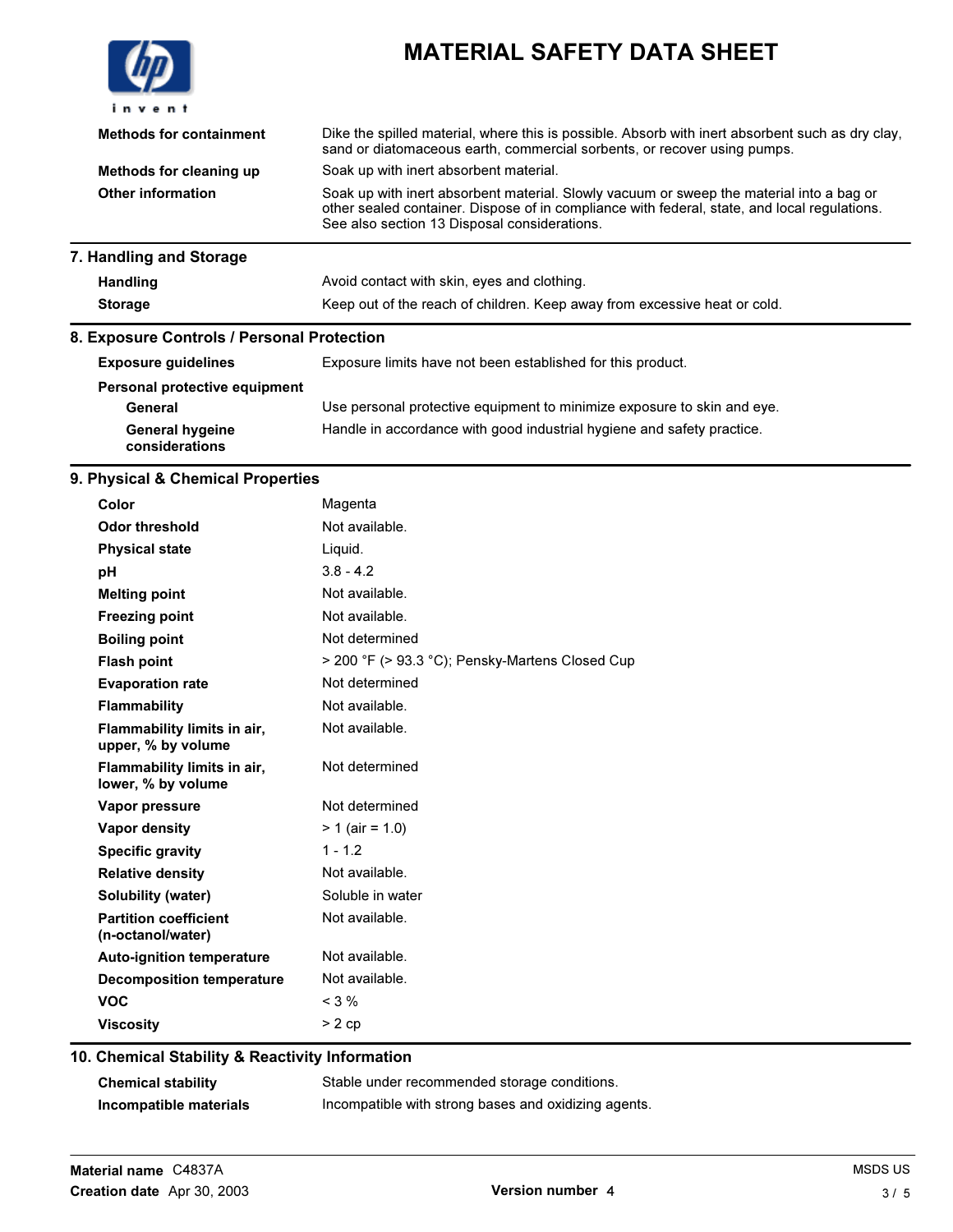

Hazardous decomposition products Upon decomposition, this product may yield gaseous nitrogen oxides, carbon monoxide, carbon dioxide and/or low molecular weight hydrocarbons. Possibility of hazardous reactions Will not occur.

#### 11. Toxicological Information

Not available.

| <b>IVOL available.</b>                                |                                                                                                                                                                                                                                                                                                                                                          |
|-------------------------------------------------------|----------------------------------------------------------------------------------------------------------------------------------------------------------------------------------------------------------------------------------------------------------------------------------------------------------------------------------------------------------|
| 12. Ecological Information                            |                                                                                                                                                                                                                                                                                                                                                          |
| <b>Aquatic toxicity</b>                               | LC50/96h/Fathead minnows =417 mg/L<br>Static acute toxicity (trout), survival (100 mg/L) = 100%<br>Static acute toxicity (trout), survival (10 mg/L) = 100%                                                                                                                                                                                              |
| Persistence and degradability                         | Not available.                                                                                                                                                                                                                                                                                                                                           |
| 13. Disposal Considerations                           |                                                                                                                                                                                                                                                                                                                                                          |
| <b>Disposal instructions</b>                          | Dispose of in compliance with federal, state, and local regulations.<br>HP's Planet Partners (trademark) supplies recycling program enables simple, convenient<br>recycling of HP original inkjet and LaserJet supplies. For more information and to determine<br>if this service is available in your location, please visit http://www.hp.com/recycle. |
| 14. Transport Information                             |                                                                                                                                                                                                                                                                                                                                                          |
| <b>IATA</b>                                           |                                                                                                                                                                                                                                                                                                                                                          |
| Proper shipping name                                  | Not applicable                                                                                                                                                                                                                                                                                                                                           |
| <b>Hazard class</b>                                   | Not applicable                                                                                                                                                                                                                                                                                                                                           |
| UN number                                             | None                                                                                                                                                                                                                                                                                                                                                     |
| Packing group                                         | N/A                                                                                                                                                                                                                                                                                                                                                      |
| <b>Packaging exceptions</b>                           | None                                                                                                                                                                                                                                                                                                                                                     |
| Packaging non bulk                                    | None                                                                                                                                                                                                                                                                                                                                                     |
| Labels required                                       | None                                                                                                                                                                                                                                                                                                                                                     |
| General                                               | Not a regulated article under United States DOT, IATA, ADR, IMDG, or RID.                                                                                                                                                                                                                                                                                |
| 15. Regulatory Information                            |                                                                                                                                                                                                                                                                                                                                                          |
| <b>US federal regulations</b>                         | US TSCA 12(b): Does not contain listed chemicals.                                                                                                                                                                                                                                                                                                        |
| <b>CERCLA (Superfund) reportable quantity</b><br>None |                                                                                                                                                                                                                                                                                                                                                          |
|                                                       | Superfund Amendments and Reauthorization Act of 1986 (SARA)                                                                                                                                                                                                                                                                                              |
| <b>Hazard categories</b>                              | Immediate Hazard - No<br>Delayed Hazard - No<br>Fire Hazard - No<br>Pressure Hazard - No<br>Reactivity Hazard - No                                                                                                                                                                                                                                       |
| <b>Section 302 extremely</b><br>hazardous substance   | No                                                                                                                                                                                                                                                                                                                                                       |
| <b>Section 311 hazardous</b><br>chemical              | No                                                                                                                                                                                                                                                                                                                                                       |
| <b>International regulations</b>                      | All chemical substances in this HP product have been notified or are exempt from notification<br>under chemical substances notification laws in the following countries: US (TSCA), EU<br>(EINECS/ELINCS), Switzerland, Canada (DSL/NDSL), Australia, Japan, Philippines, South<br>Korea, New Zealand, and China.                                        |
| <b>State regulations</b>                              |                                                                                                                                                                                                                                                                                                                                                          |
|                                                       | US - Pennsylvania RTK - Hazardous Substances: Listed substance                                                                                                                                                                                                                                                                                           |
| 2-pyrrolidone (616-45-5)                              | Listed.                                                                                                                                                                                                                                                                                                                                                  |